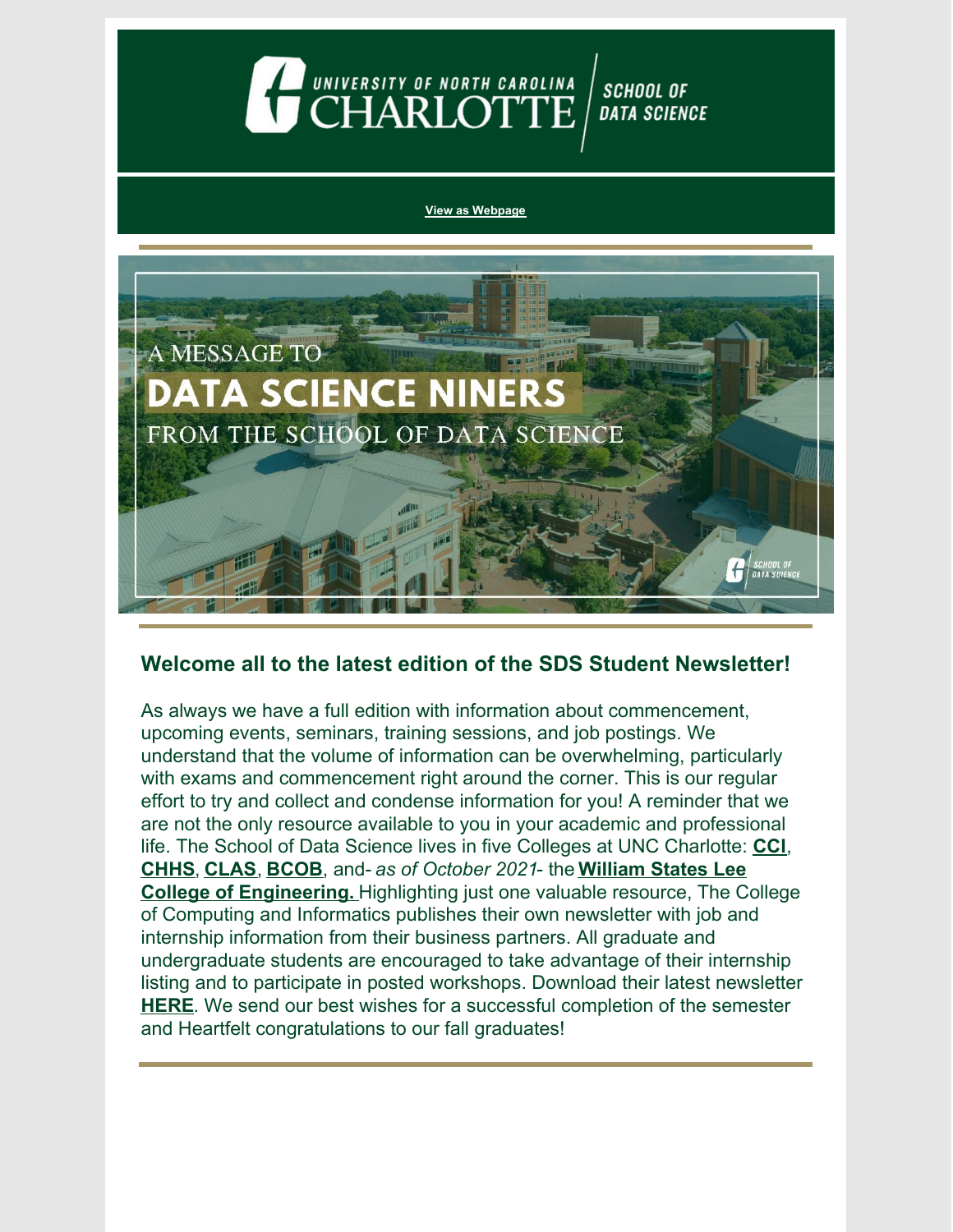Important

# **PDATE:**

## **Graduation Updates:**

Congratulations on your upcoming **GRADUATION**! If you applied to graduate, here is what you need to know:

#### **Commencement**

- ALL graduate students attend the Graduate School Commencement on **Friday, December 17th at 2:00 pm**. Graduate students do **NOT** attend their individual college's ceremony.
- On the day of the ceremony, please report to the outdoor tented area between the Cato College of Education building and the Barnhardt Student Activity Center at 12:30 to pick up your name card.
- Line-up will take place in the**[practice](https://click.mc.uncc.edu/?qs=cc780f04d69d0237e08fdbd01ac724f4b9effa0615ef331a8cb14b40cf8d3dcced9f9187d57cbb8e32bfc4b6738694679b97fe144006fa99) gym**. Graduating students must have a valid UNC Charlotte ID or a government-issued photo ID and their UNC Charlotte ID number to participate in commencement.
- Students should be wearing their full regalia to line-up. Do not bring personal items as there is nowhere to secure them. Anything you bring will have to be carried with you.
- A reception for all graduates and guests will be held immediately after the ceremony in the Student Union Multipurpose room. **Doctoral** students will be able to pick up their diploma at the reception. All other diplomas will be mailed.

#### **Tickets**

- All guests need tickets. You may request up to six (6) tickets using this link: **<https://commencement.charlotte.edu/e-ticket>.** The deadline is November 29th.
- Graduates and advisors who are walking in the ceremony do not need tickets
- More information on Commencement can be found online at **<https://commencement.charlotte.edu/>**.
- As the University continues to monitor the impacts of COVID-19, the **[commencement](https://click.mc.uncc.edu/?qs=cc780f04d69d0237c97742d57d4ee003f4c067505f4adeefad12ddac7881652fba6910337cdae0fb14800b3ea51e53335be696f056a8ad0b) website** will be updated if ceremony plans are altered.

## **Important Dates**

- December 8: Last Day of Classes
- December 9: Reading Day
- December 10-16: Final Exams (Check the exam schedule for your classes!)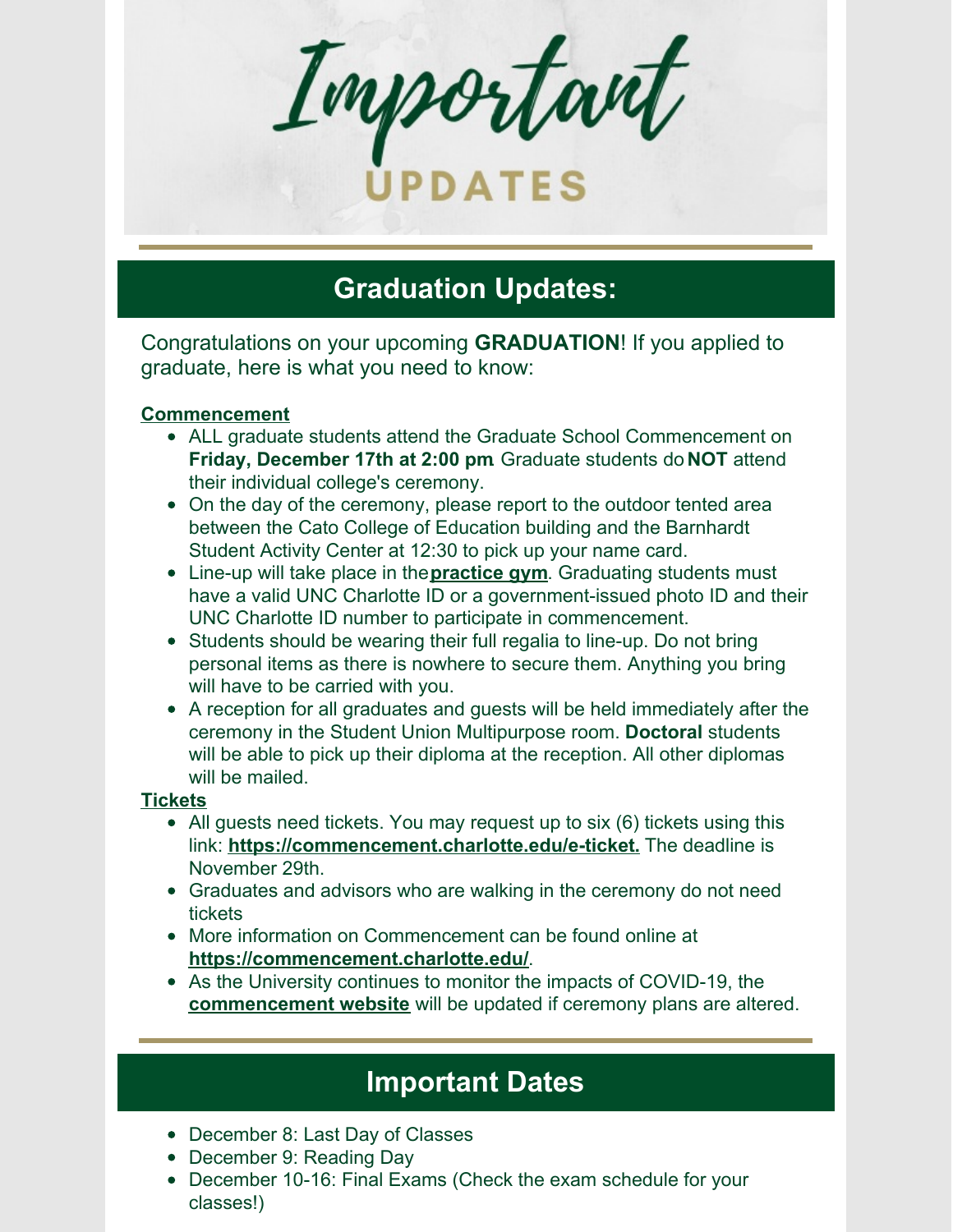- December 17: Fall Graduation & [Commencement](https://commencement.charlotte.edu/)
- December 17: Summer schedule of classes available on Banner
- December 24-January 3, 2022: Winter Break -*University Closed*
- January 10, 2022: First Day of Classes Spring Semester
- **Save the Date: January 10, 2022 | 4:00-5:00pm.**
	- **Spring Orientation** (More details to come)

## **Questions Regarding Your Spring Tuition Bill?**

As many of you know, graduate students enrolled in the DSBA and HIA programs are charged a special [School-Based](https://dsba.uncc.edu/current-students/tuition-increment) Tuition Increment (SBTI). This is an additional per-term assessment based on the number of enrolled credit hours each semester. In the past, **Early Entry [students](https://gradadmissions.uncc.edu/admissions/early-entry)** had this fee automatically waived while they were classified as undergraduates. Students who were dually enrolled in the Certificate and MS program were only charged the SBTI once. Over the summer there was a change in how these fees are coded. As a result, it appears that some students may have a double charge for increments if they are enrolled in more than one academic program. You should only have one charge for the tuition increment. We requested the first round of waivers in late July. *PLEASE CHECK YOUR BILL FOR ERRORS.* If you feel that there is an error, please contact Student [Accounts](https://ninercentral.uncc.edu/billing-payments-refunds/billing-information) first to confirm the error. Once confirmed, you can contact Carly [Mahedy](mailto:CFletcher@uncc.edu) to request a new waiver.

Graduate students enrolled in **dual-degree programs are initially billed tuition increments for both programs.** However, SDS and our partner programs have agreed to waive one of the increments per term. Students are responsible for contacting the appropriate program to request a waiver for one of the tuition increments each semester, ideally at the time of registration.

After we forward the waiver request to student accounts, the charges for both increments will remain on the student's account until the add/drop deadline has passed, but the student's registration will not be dropped for nonpayment of the waived amount.

## **Course Registration and Advising**

If you have not yet registered for Spring courses,*what are you waiting for?* Be sure to enroll yourself via Banner Self Service as soon as possible, as many classes are already starting to fill. DSBA students, remember to send your course authorization requests to **Carly** or **Josh** for prior approval. Reach out with any questions or concerns.

**Carly [Mahedy](mailto:cfletcher@uncc.edu) Josh [Hertel](mailto:jhertel@uncc.edu)**

## **Special Topics Electives for Spring 2022**

In addition to our regular electives (Cloud Computing, AI and Deep Learning, Project Management, etc.) we have a rich catalog of special topics options for this spring- see below!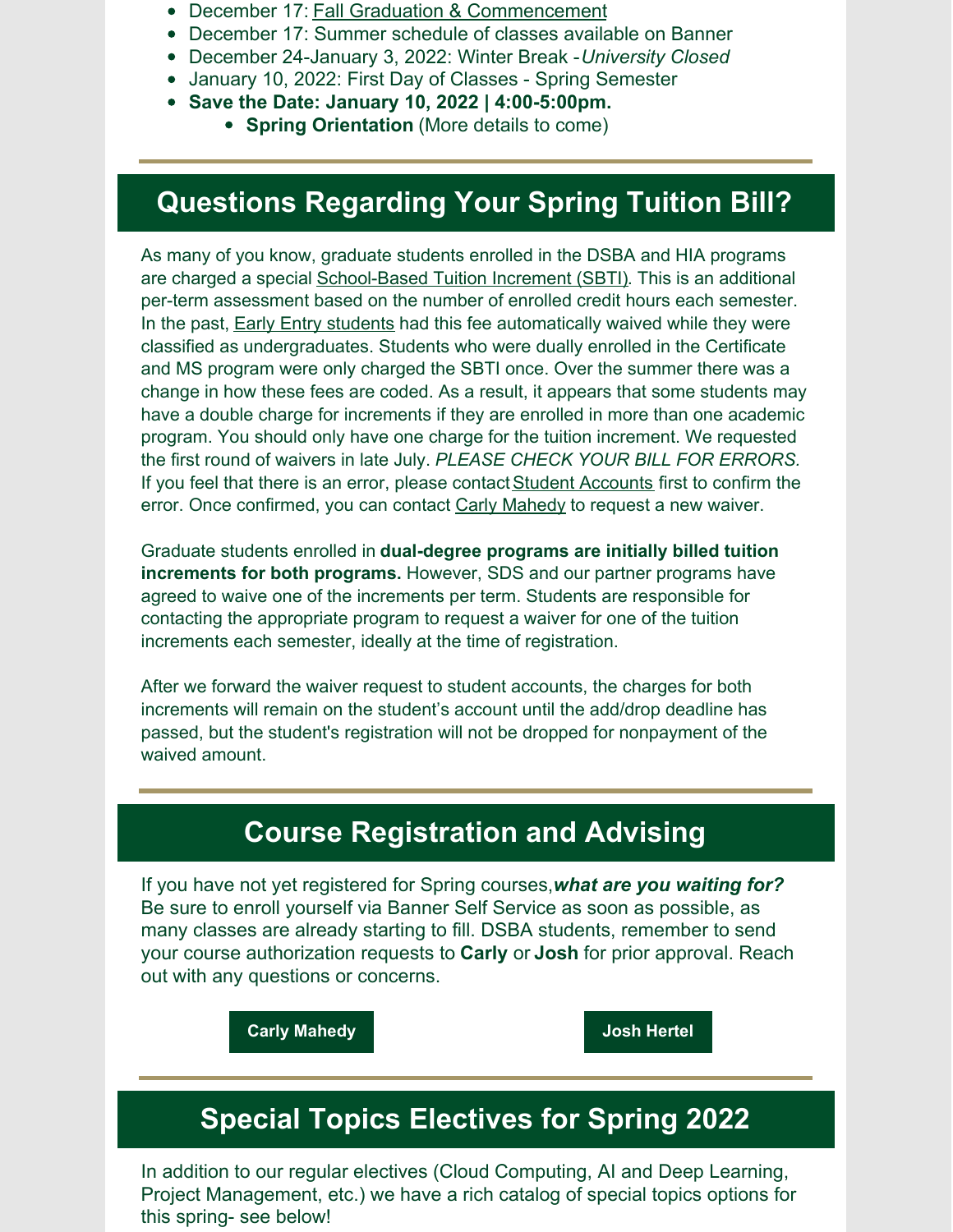### **Applying for Spring 2022 Graduate Assistantships**

The SDS is now accepting Graduate Assistantship applications for the Spring 2022 semester. The portal will remain open until the end of the Fall 2021 semester to Apply please click on one of the links below:

**DSBA GA [Application](https://dsba.charlotte.edu/current-students/graduate-assistantships) HIA GA [Application](https://hia.charlotte.edu/current-students/graduate-assistantships)**

SDS funded Assistantships are usually 10 or 20 hour a week assignments. The SDS has special requirements for students holding these positions. You can read more on your respective programs website under the "Current Student" tab.



### **SDS WEDNESDAY SEMINAR SERIES: Designing the Optimal Iteration Loop for AI Data**

December 1, 2021 | 1:00pm

This session dives into essential and practical insights on how to structure a training data pipeline and create the ideal iteration loop for AI production, hosted by VentureBeat and Labelbox. [Register](https://reportstechcuratedsystems.com/designing-the-optimal-iteration-loop-for-ai-data/28177?uid=Li6W3xdq4cNC1uZpmEtC&prom_type=regular&prom_id=150652&pld=26L81sNgpwNGbf) below!

**[REGISTER](https://reportstechcuratedsystems.com/designing-the-optimal-iteration-loop-for-ai-data/28177?uid=Li6W3xdq4cNC1uZpmEtC&prom_type=regular&prom_id=150652&pld=26L81sNgpwNGbf) HERE**

### **ABD Society & UNC CHARLOTTE Speaker Series: 3D Virtual Comparison Microscopy in Firearm and Toolmark Examination**

December 2, 2021 | 12:00pm

UNC Charlotte and the School of Data Science are pleased to continue their partnership with the [Analytics](https://www.abdsociety.org/who-we-are) and Big Data Society. This regular speaker series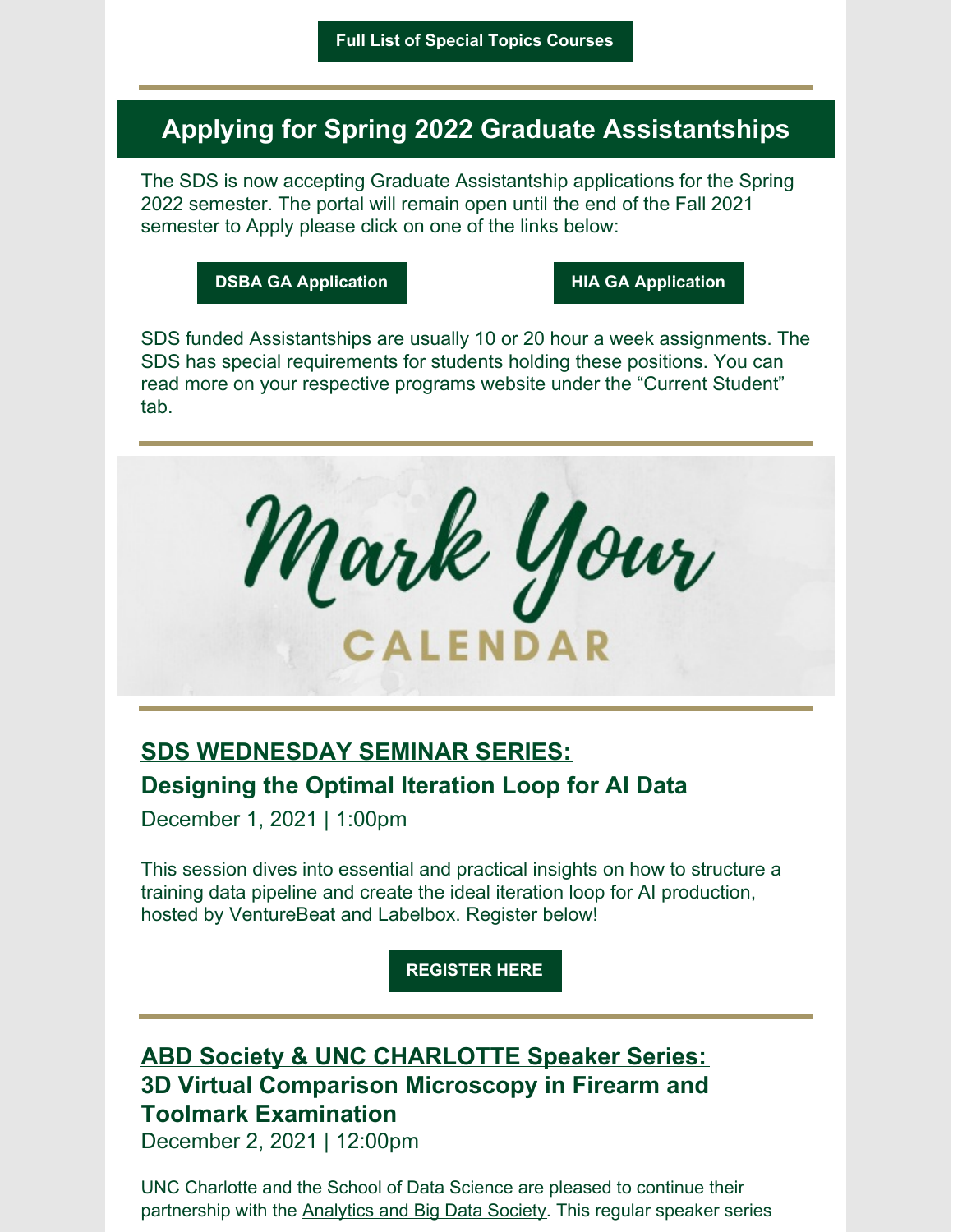brings together students, business leaders, thought leaders in the field of Data Science. This week's speaker, Ryan [Cadre](https://www.linkedin.com/in/ryanlilien/?mc_cid=b51c5fe445&mc_eid=10ad5c854f), is the Chief Security officer for Cadre Research Labs. The webinar will focus on the [development](https://www.cadreresearchlabs.com/?mc_cid=b51c5fe445&mc_eid=10ad5c854f) of an accurate, fast, and economic 3D imaging and analysis system for firearm forensics.

#### **[REGISTER](https://us02web.zoom.us/webinar/register/WN_2B4enG5uTu-uVDAgsyiWtA?mc_cid=b51c5fe445&mc_eid=10ad5c854f) HERE**

#### **SDS WEDNESDAY SEMINAR SERIES: SIAPARTNERS How to Land your Dream Job - SIA Partners**

December 8, 2021 | 4:00-5:00pm

In this last Wednesday session of 2021, Khalil Khouy (DSBA MS 2020) from SIA [Partners](https://www.sia-partners.com/en/who-we-are?utm_term=sia partners amsterdam&utm_campaign=FOVE+-+SIA+-+MARQUE+-+US&utm_source=adwords&utm_medium=ppc&hsa_acc=3012009667&hsa_cam=12981335258&hsa_grp=124348500160&hsa_ad=519402150184&hsa_src=g&hsa_tgt=dsa-603571666549&hsa_kw=sia partners amsterdam&hsa_mt=b&hsa_net=adwords&hsa_ver=3&gclid=CjwKCAiAvriMBhAuEiwA8Cs5lbeOTaS0NvfE8t844J_HlYSS3u_GFvjLiaMYxGYFD7EUzUQAkdG_YRoC-DoQAvD_BwE) will be talking more about the unconventional way to land your "dream" job in the Data Science field. Sia Partners is a global consulting form with a fast growing presence in Charlotte, specifically in the area of Data Science. Sia is actively recruiting full-time positions and may have spring internship opportunities. Register below!

**[REGISTER](https://www.eventbrite.com/e/sds-wednesday-seminar-how-to-land-your-dream-job-tickets-188657137577) HERE**



**RESOURCES** 

**NinerScholars Portal**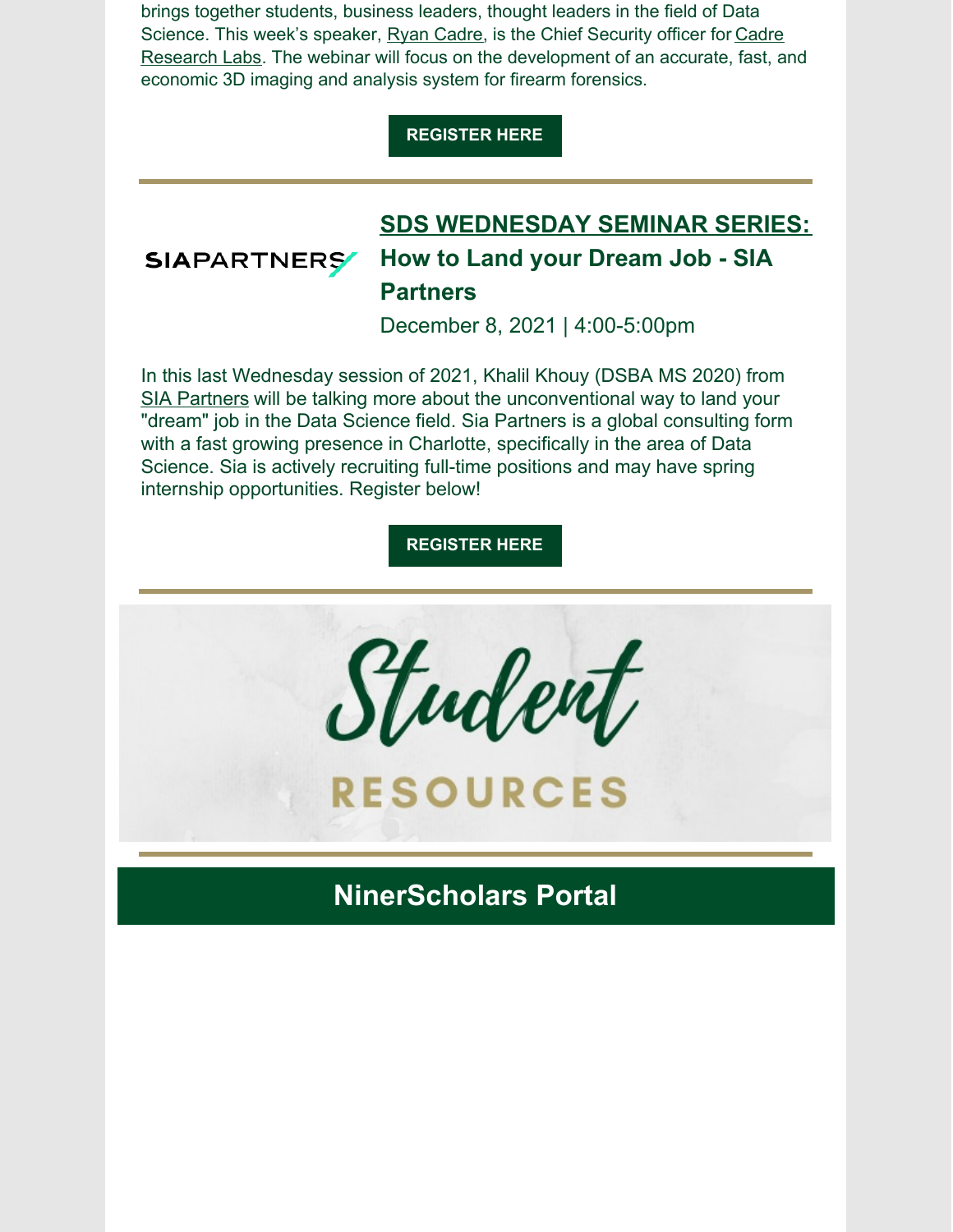

To be eligible for scholarships, students must apply each year. Get started today!

The NinerScholars Portal is now open for students to apply for scholarships for the 2022-23 academic year. Visit the website below to start your application today!

**[Scholarship](https://scholarships.charlotte.edu/) Office Website**

## **On Track To Graduate?**

**[DegreeWorks](https://www.youtube.com/watch?v=thiIHu-pdHM)** is a web-based planning tool that provides an accurate display of required coursework and helps students monitor their progress towards graduation. Students can access their real-time audit in DegreeWorks via **[my.uncc.edu](http://my.uncc.edu/)** and should routinely check their progress towards degree completion.

For any required courses that are in the Fall Through or Not Counted sections of DegreeWorks submit an Academic Petition that requests the courses be counted towards your program requirements.

If you believe your audit contains errors or the requirements do not match the catalog, students should contact:

Josh Hertel: **[jhertel@uncc.edu](mailto:jhertel@uncc.edu)** Carly Mahedy: **[cfletcher@uncc.edu](mailto:cfletcher@uncc.edu)**

If you began in the Certificate program and transferred to the Master's program: Please review your DegreeWorks for both your certificate and master's program and complete an application to graduate from both programs.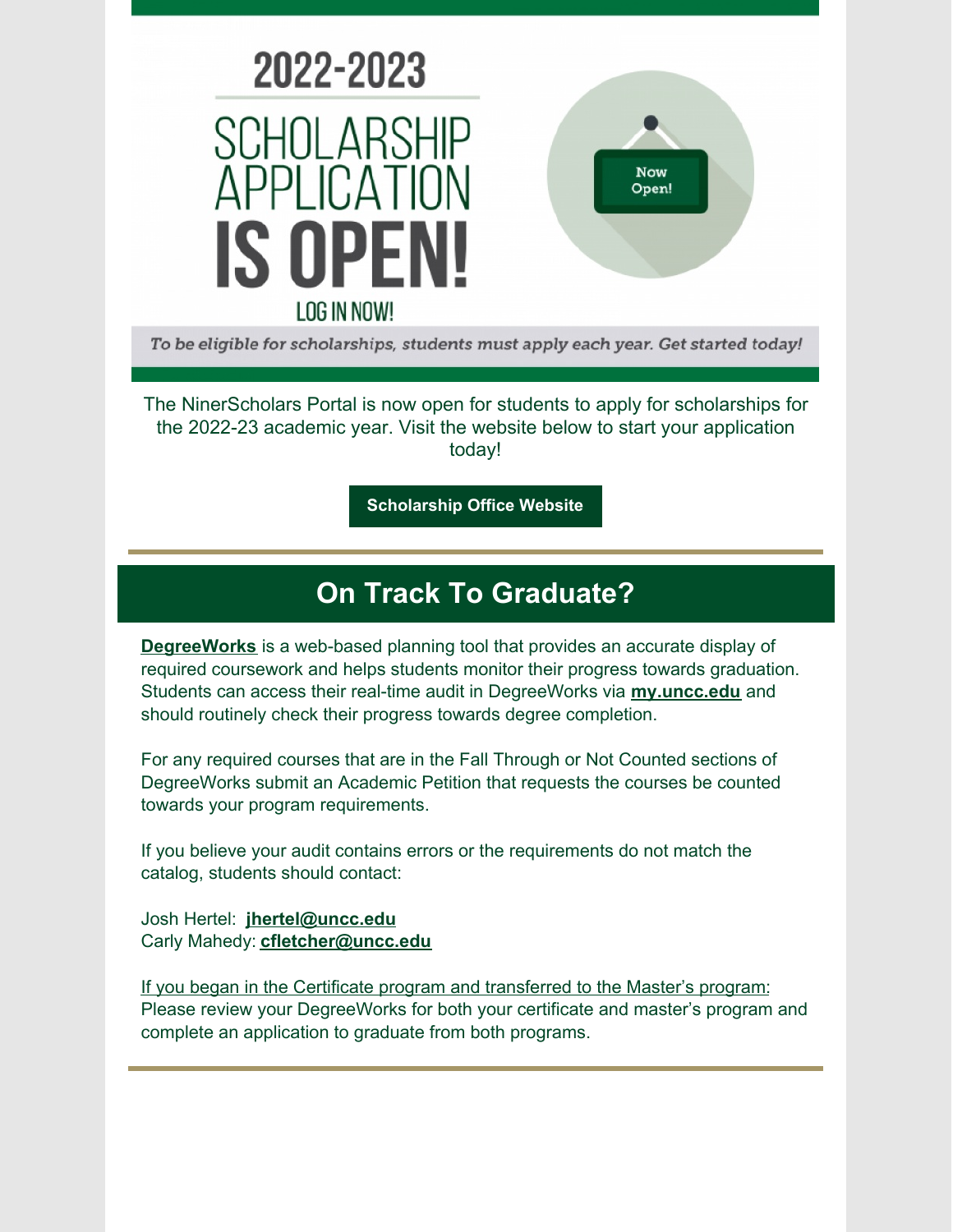Important!

TO READ THE ENTIRE NEWSLETTER CLICK "VIEW ENTIRE MESSAGE" AT THE BOTTOM OF THIS EMAIL FOR JOB **OPPORTUNITIES!** 

> **To Learn More and Register for Upcoming SDS Events Visit the** SDS News & [Events](https://datascience.charlotte.edu/recent-news) Page

## **Student Council News**

A huge thank you to everyone that made our events successful this semester!

We can't wait to see you at our future events:

- Mentorship Meetup- January
- Alumni Event- February
- Hackathon- March

Featured Joh

# OPPORTUNITIES

### **UNC Charlotte's Career Center**

Check out the latest Data Science related job and internship opportunities on UNC Charlotte's Career Center feed: [Hire-a-Niner/Data](https://hireaniner.uncc.edu/jobs/type:SoDS) Science.

The Career Center has developed a special aggregating tool for Data Science students looking for internships or full-time placements. All postings in Hire-a-Niner that mention analytics or data science can be found with one click. There are a few odd postings, but in the main, there is a rich stream of HIA, DSBA, and DS postings to be found.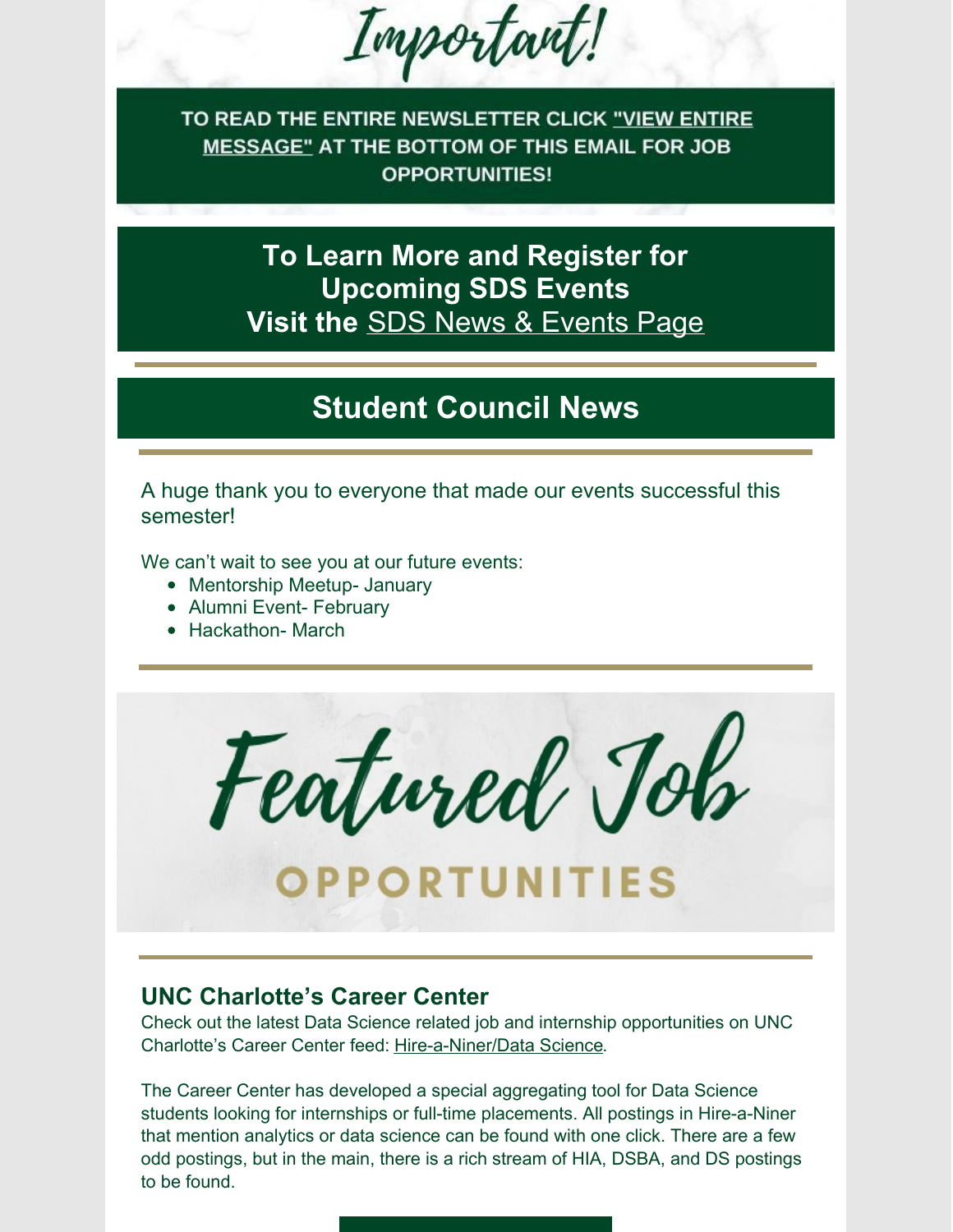